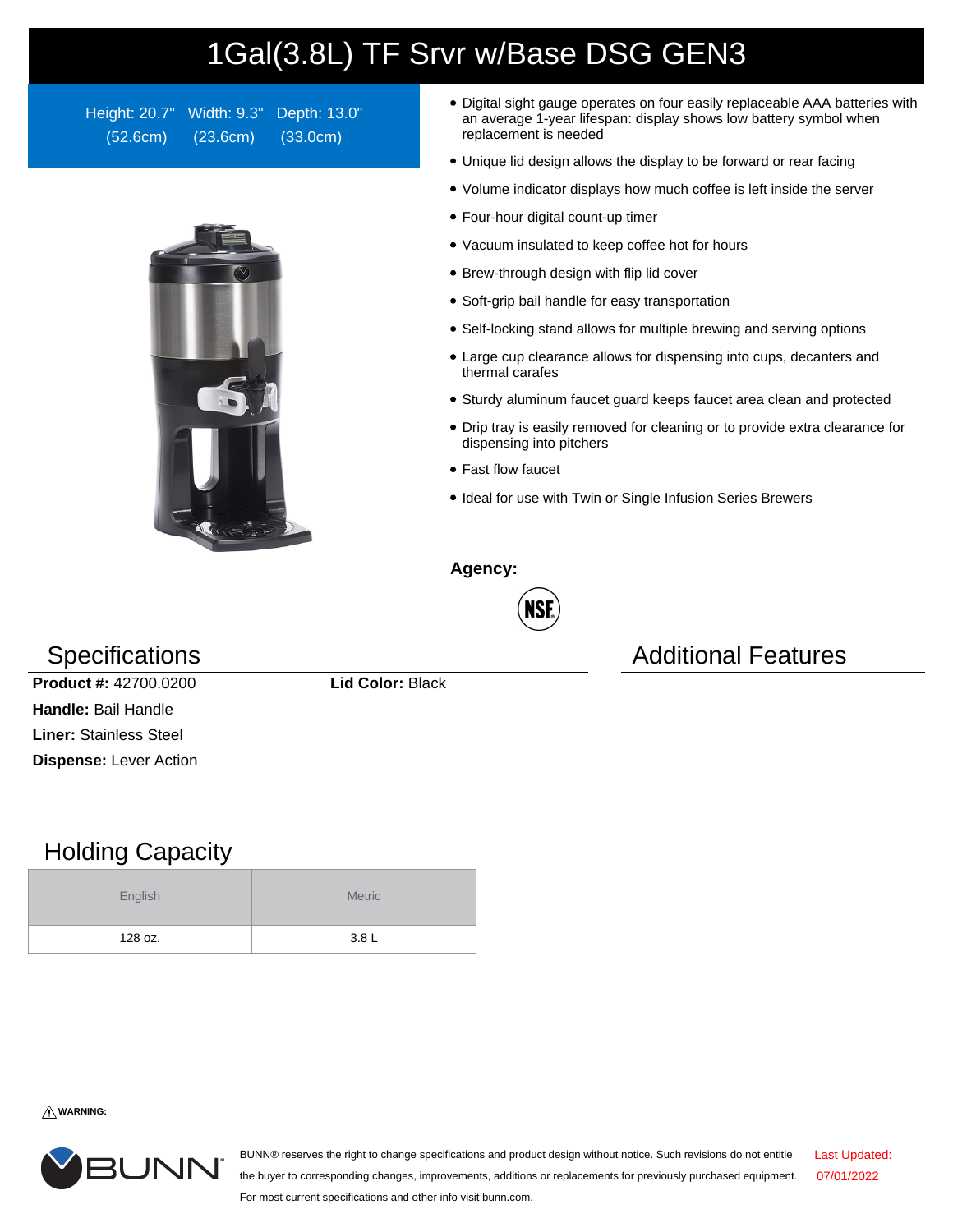

| <b>Unit</b>   |          |         | Shipping |            |            |            |            |                         |
|---------------|----------|---------|----------|------------|------------|------------|------------|-------------------------|
|               | Height   | Width   | Depth    | Height     | Width      | Depth      | Weight     | Volume                  |
| English       | 20.7 in. | 9.3 in. | 13.0 in. | $16.6$ in. | $11.9$ in. | $15.3$ in. | 14,300 lbs | $1.752$ ft <sup>3</sup> |
| <b>Metric</b> | 52.6 cm  | 23.6 cm | 33.0 cm  | 42.2 cm    | 30.3 cm    | 38.7 cm    | 6.486 kgs  | $0.050 \text{ m}^3$     |



BUNN® reserves the right to change specifications and product design without notice. Such revisions do not entitle the buyer to corresponding changes, improvements, additions or replacements for previously purchased equipment. For most current specifications and other info visit bunn.com.

Last Updated: 07/01/2022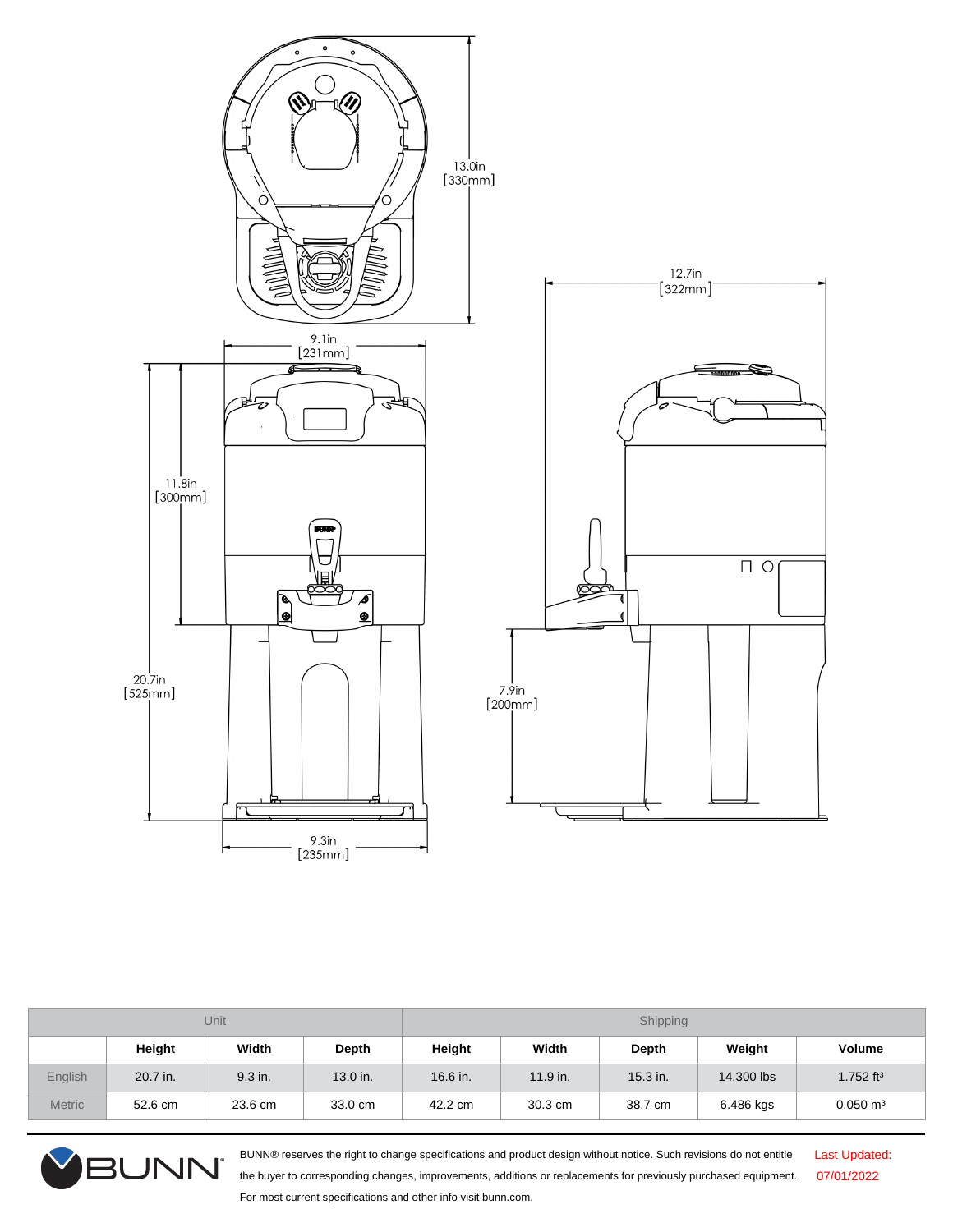Related Products & Accessories:1Gal(3.8L) TF Srvr w/Base DSG GEN3(42700.0200)





BUNN® reserves the right to change specifications and product design without notice. Such revisions do not entitle the buyer to corresponding changes, improvements, additions or replacements for previously purchased equipment. For most current specifications and other info visit bunn.com. Last Updated: 07/01/2022